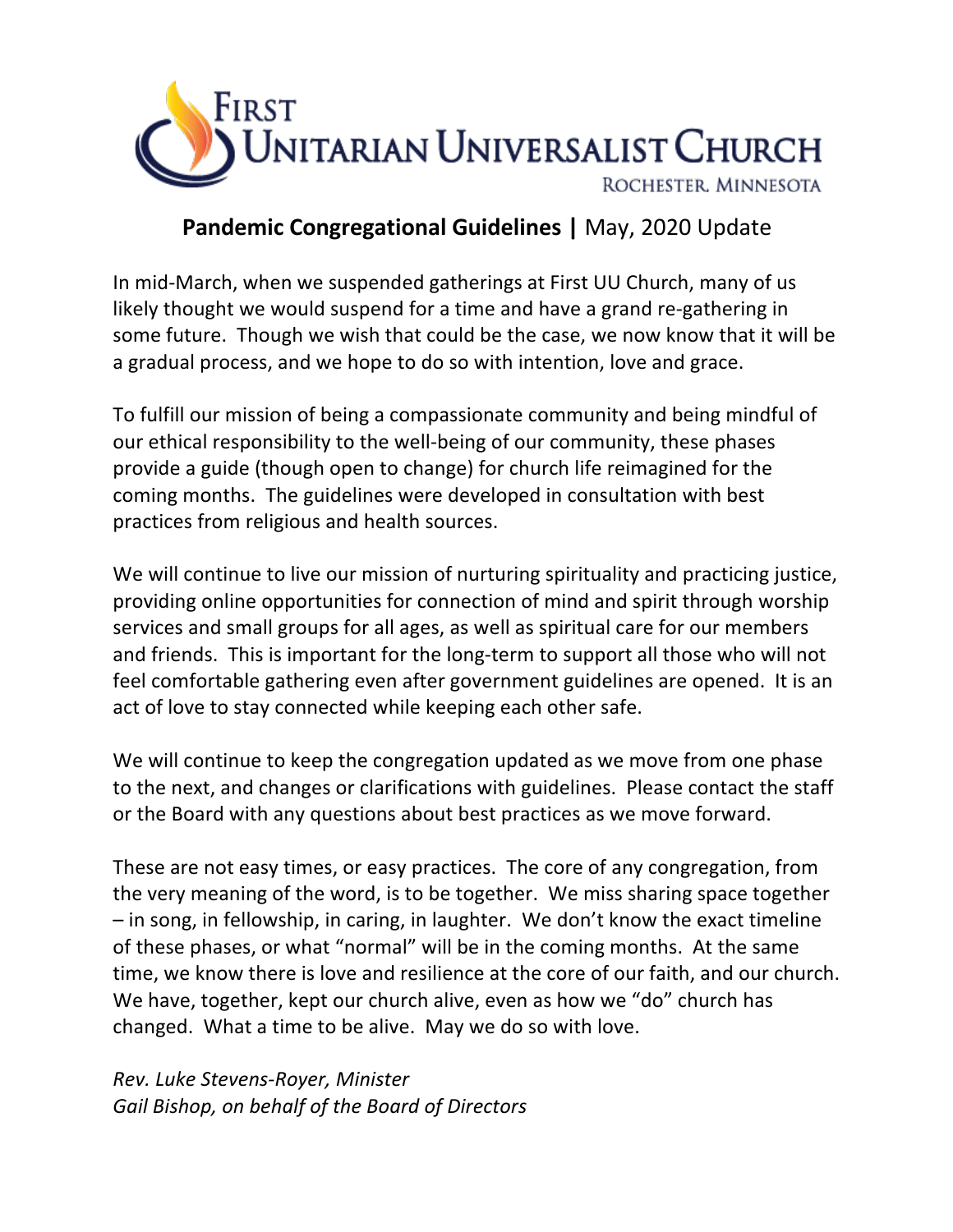# **PHASE 1**

### *Congregational Life:*

- Sunday services are recorded remotely from home.
- All in-person meetings, gatherings, or projects in the building or on the property are suspended.
- Small group meetings and programming take place online only.

### *Staff practices:*

- Staff work remotely.
- Meetings are held online.
- Only essential work occurs at the church with Minister or Board approval.

# **PHASE 2**

### *Congregational Life:*

- Sunday services are recorded separately as a combination of remote and Sanctuary recordings with only the necessary number of people present.
- Small, necessary projects on church grounds may be approved by the Minister or the Board and will include distancing and safety practices.
- Small groups take place online only.

### *Staff practices:*

- Staff are encouraged to work remotely, with limited office hours.
- If working at the church, staff must maintain distance, including limiting main office use to only one person (in addition to Office Admin.).
- High-touch surfaces will be disinfected daily.
- Staff meetings will be held in large spaces with online options, while maintaining distance and encouraged mask use.

*(continued…)*